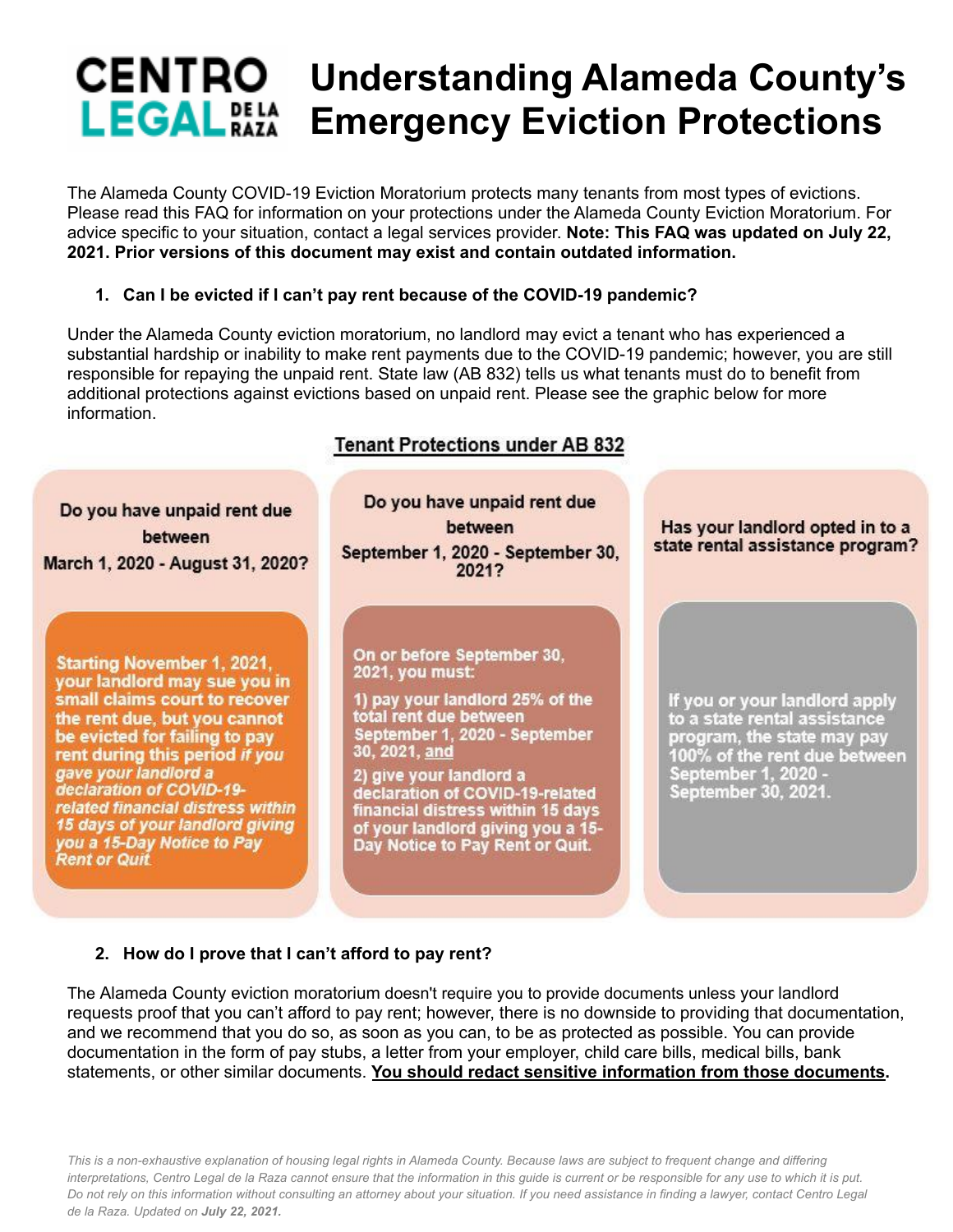If your landlord requests proof that you can't afford to pay rent due to COVID-19, you must provide this documentation within forty-five (45) days of the request or within thirty (30) days after the County's shelter in place order is lifted, whichever is later. You should complete **this [form](https://drive.google.com/file/d/1iefzp3ULaRETULFAGtooCQR-C738Omnp/view?usp=sharing)** and include documentation of the hardship. If you do not have any documents to prove that you can't afford to pay rent due to COVID-19, you can write your own declaration or complete **this [form](https://drive.google.com/file/d/17jwDb5vT2VgZsrGkb2yqYoJ75Sqh670H/view?usp=sharing)**.

If you receive a 15-Day Notice to Pay Rent or Quit, you will be the most protected if you give your landlord a signed declaration that says you have been affected by the COVID-19 pandemic. You should complete **this [form](https://drive.google.com/file/d/1iefzp3ULaRETULFAGtooCQR-C738Omnp/view?usp=sharing)** and include documentation of the hardship. If you do not have any documents to prove that you can't afford to pay rent due to COVID-19, you can write your own declaration or complete **this [form](https://drive.google.com/file/d/17jwDb5vT2VgZsrGkb2yqYoJ75Sqh670H/view?usp=sharing)**.

## **3. What do I do if my landlord gives me a 15-day Notice to Pay Rent or Quit?**

Tenants who receive a 15-day Notice to Pay Rent or Quit should reach out to us.

The Alameda County eviction moratorium does not require you to sign a "Declaration of Covid-19-Related Financial Distress;" however, there is no downside to signing that form and it is recommended that you do so as soon as you can. If you can't pay rent due to the COVID-19 pandemic, you should give your landlord the declaration form no later than the day that you usually pay your rent. You will be signing the declaration form **"under penalty of perjury"** so you should only sign it if the statements in it are true for you. You should also include documentation of your COVID-related hardship if you can, such as pay stubs, bank statements, etc. **You should redact sensitive information from those documents.**

## **4. What if I moved out already and I owe my old landlord rent?**

You can apply for financial assistance for unpaid rent even if you have already moved out. Apply for help by visiting **[HousingIsKey.com](https://crla.org/get-help/covid-19-and-housing/HousingIsKey.com)** or calling 1-833-430-2122.

## **5. What types of evictions are allowed during the COVID-19 pandemic?**

Under the Alameda County eviction moratorium, you can be evicted if the eviction is based on:

- $\rightarrow$  you being an imminent threat to public health and safety of other tenants at the property,
- → a court or government agency ordering you to vacate the property, or
- $\rightarrow$  your landlord permanently removing the property from the rental market.

In these cases, your landlord *might* file an eviction lawsuit; however they are still required to follow the formal eviction process and you may not need to move out. If you receive an eviction notice, you should contact a legal services organization for advice.

## **6. What can't my landlord do?**

If your income is affected by COVID-19, all evictions based on nonpayment of rent are prohibited.

- **a. Increase your rent**
- Under a separate law, rent increases cannot be more than 10% per year<sup>1</sup>
- **b. Harass you** Including extreme harassing behavior such as removing outside doors or windows.

<sup>1</sup> Please contact Centro Legal for additional information to see if you may be covered by any other rent control laws.

This is a non-exhaustive explanation of housing legal rights in Alameda County. Because laws are subject to frequent change and differing interpretations. Centro Legal de la Raza cannot ensure that the information in this quide is current or be responsible for any use to which it is put. Do not rely on this information without consulting an attorney about your situation. If you need assistance in finding a lawyer, contact Centro Legal *de la Raza. Updated on July 22, 2021.*